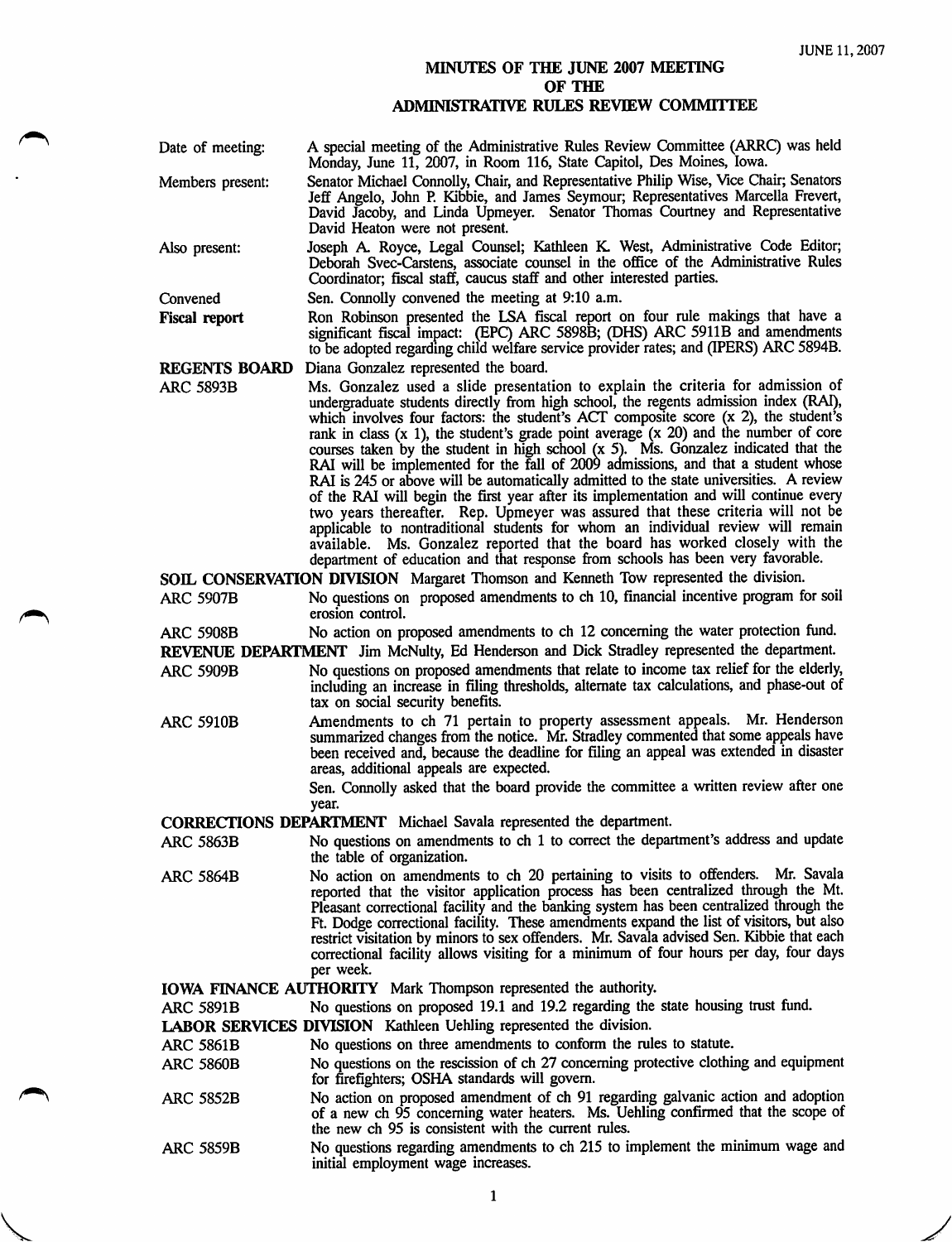V<br>V<br>Santa Carrier

| Labor Services Division (continued) |                                                                                                                                                                                                                                                                                                                                                                                                                                                                                                                                                                                     |
|-------------------------------------|-------------------------------------------------------------------------------------------------------------------------------------------------------------------------------------------------------------------------------------------------------------------------------------------------------------------------------------------------------------------------------------------------------------------------------------------------------------------------------------------------------------------------------------------------------------------------------------|
| <b>ARC 5884B</b>                    | No questions on proposed additional amendments to chs 215 and 216 regarding the<br>minimum wage and initial employment wage.                                                                                                                                                                                                                                                                                                                                                                                                                                                        |
|                                     | PUBLIC SAFETY DEPARTMENT Sam Knowles, Mike Coveyou, Jim Kenkel and Gary Licht represented<br>the department. Other interested parties included Mike Treinen, on behalf of Mr.<br>James Kasper of rural Cedar County, and Susan Cameron, on behalf of the Iowa State<br>Sheriffs and Deputies Association.                                                                                                                                                                                                                                                                           |
| <b>ARC 5856B</b>                    | Amendments to ch 4 and new ch 91 pertain to weapons permits. Mr. Knowles<br>explained that these rules will allow an active duty military person stationed in Iowa<br>but with identification from another state, out-of-state students attending college in<br>Iowa, and workers who are in Iowa part of the year to be able to acquire a handgun<br>permit. Training requirements have been revised to provide for training through the<br>Iowa law enforcement academy and the NRA.                                                                                              |
|                                     | Rep. Frevert asked if county sheriff discretion in the issuing of permits results in<br>inconsistencies; Mr. Knowles confirmed that there are certain minimum standards, but<br>also inconsistencies.                                                                                                                                                                                                                                                                                                                                                                               |
|                                     | Mr. Treinen commented that his client is concerned with the applicability of the rules<br>to edged weapons and about local sheriff discretion. Ms. Cameron commented that<br>the department has been responsive to the association and expressed hope that the<br>dialogue will continue. Ms. Cameron indicated that the provision for sheriff discretion<br>is essential to the association.                                                                                                                                                                                       |
| <b>ARC 5857B</b>                    | Amendments to ch 4 and new ch 95 pertain to disposition of seized and forfeited<br>weapons and ammunition. This rule making includes provisions that pertain to<br>explosives and weapons other than firearms.                                                                                                                                                                                                                                                                                                                                                                      |
| <b>ARC 5902B</b>                    | No questions on ch 41 concerning payment of small claims to employees.                                                                                                                                                                                                                                                                                                                                                                                                                                                                                                              |
| <b>ARC 5895B</b>                    | No questions on amendments pertaining to liquefied petroleum gas. Mr. Coveyou<br>indicated that the Iowa Propane Gas Association and the department disagree on the<br>use of propane-fueled grills on balconies and noted that the department will give<br>further consideration to this matter and, if necessary, proceed with an emergency rule<br>making.                                                                                                                                                                                                                       |
|                                     | VOLUNTEER SERVICE COMMISSION Kristin Honz represented the commission.                                                                                                                                                                                                                                                                                                                                                                                                                                                                                                               |
| <b>ARC 5883B</b>                    | No questions on proposed ch 7, retired and senior volunteer program.                                                                                                                                                                                                                                                                                                                                                                                                                                                                                                                |
| <b>ARC 5882B</b>                    | No questions on proposed ch 8, Iowa youth mentoring program certification.                                                                                                                                                                                                                                                                                                                                                                                                                                                                                                          |
|                                     | ENVIRONMENTAL PROTECTION COMMISSION Jim McGraw, Wendy Rains, Lori Mcdaniel, and<br>Patti Cale-Finnegan represented the commission.                                                                                                                                                                                                                                                                                                                                                                                                                                                  |
| <b>ARC 5897B</b>                    | No questions on proposed ch 7 regarding contested cases.                                                                                                                                                                                                                                                                                                                                                                                                                                                                                                                            |
| <b>ARC 5899B</b>                    | No questions on $22.1(2)$ "nn," permit exception for mobile agricultural and construction<br>internal combustion engines. Mr. McGraw noted that an additional exemption for<br>emissions from over-the-road trucks was requested, and that request will be considered<br>in a subsequent rule making.                                                                                                                                                                                                                                                                               |
| <b>ARC 5900B</b>                    | No questions on amendments to ch 22 concerning regional haze. Ms. Rains explained<br>that these standards are geared to visibility, rather than public health.                                                                                                                                                                                                                                                                                                                                                                                                                      |
| <b>ARC 5898B</b>                    | Proposed 61.3(3) pertains to criteria for chemical constituents. Ms. Mcdaniel reported<br>that the standards for certain metals are more stringent and that some facilities may<br>need to upgrade their processes. Potentially affected facilities have been notified by<br>letter of proposed amendments and the public hearings.                                                                                                                                                                                                                                                 |
| <b>ARC 5901B</b>                    | Proposed amendments to ch 93 implement the nonpoint source pollution control<br>set-aside program to assist in replacement of existing open feedlots with confinement<br>structures. Ms. Cale-Finnegan explained the matching funds scale and loan rates and<br>project approval options.                                                                                                                                                                                                                                                                                           |
|                                     | <b>NATURAL RESOURCE COMMISSION</b> Ross Harrison and Willie Suchy represented the commission.                                                                                                                                                                                                                                                                                                                                                                                                                                                                                       |
| <b>ARC 5873B</b>                    | Proposed amendments to ch 108 pertain to seasons for bobcats, beavers, and otters.<br>Mr. Suchy reported that although some negative comments were received regarding<br>trapping of bobcats, the commission does not believe that these amendments will<br>adversely affect bobcat populations.                                                                                                                                                                                                                                                                                    |
| <b>ARC 5872B</b>                    | No action on proposed ch 116, help us stop hunger (HUSH) deer donation program,<br>which provided 1.1 million meals to Iowans last year. The program is funded through<br>the addition of \$1 to the cost of the deer transportation tag. Mr. Harrison reported<br>support from the meat processors association. Sen. Seymour asked about involvement<br>of the department of corrections and was advised that the correctional institution at<br>Rockwell City pays a meat processor \$25 to remove the head, hooves and hide and<br>then inmates are trained to butcher the deer. |
| <b>Committee business</b>           | Sen Seymour moved, and Rep. Frevert seconded, approval of the minutes of the May<br>2007 meeting; the motion carried. The next meeting was scheduled for the statutory<br>date: Tuesday, July 10, 2007, and Wednesday, July 11, 2007, if necessary.                                                                                                                                                                                                                                                                                                                                 |

 $\overline{\phantom{a}}$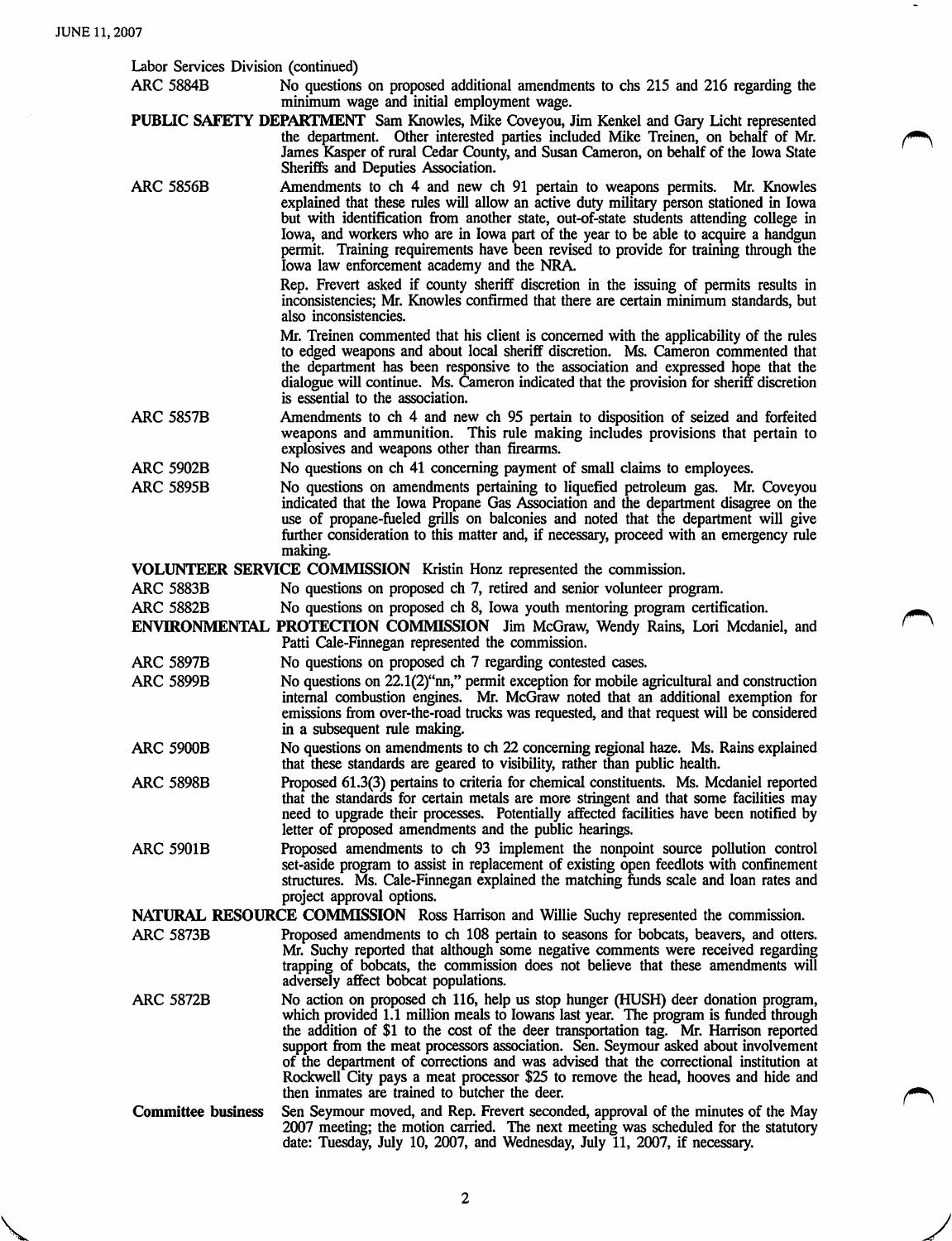**EDUCATION DEPARTMENT** Carol Greta represented the department.<br>ARC 5869B No questions on proposed corrective amendment to

ARC 5869B No questions on proposed corrective amendment to open enrollment provisions.<br>ARC 5870B No questions on amendments to ch 34 concerning funding for children residing in No questions on amendments to ch 34 concerning funding for children residing in state institutions or mental health institutes.

- ARC 5871B No action on proposed amendments to ch 56 conceming Iowa vocational rehabilitation services. Ms. Greta agreed to find out about eligibility of veterans for vocational rehabilitation services and to report back to the committee about measures implemented that account for the reduction in the waiting list for such services.
- EDUCATIONAL EXAMINERS BOARD Geoige Maurer represented the board. Other interested parties included Carol Greta of the department of education, Barb Allen of the School Nurses Association, Linda Goeldner of the Iowa Nurses Association, Chris Scase of the attomey general's office, and school nurses Kathy Beckman, Linda Manders, and Lorie Otto.

Special review The committee reviewed an emergency rule adopted by the board to provide that a school nurse applying for a statement of professional recognition (SPR) must be licensed by the Iowa board of nursing as a registered nurse and must have a baccalaureate degree in nursing. Senate File 277 included school nurses who have a baccalaureate degree and an SPR in the teacher quality funding. Mr. Maurer advised the committee that if the board had not adopted the rule to reflect the new legislation, the board would have had to process SPR applications and accept the \$137 fee from every applicant, regardless of whether the applicant graduated from a two-year, three-year, or four-year nursing program; but the board could issue an SPR only to those with a four-year degree.

> Ms. Greta confirmed that the department concurs with the board's interpretation of SF 277 and commended the board for adoption of the emergency rule. Ms. Scase clarified that prior to this legislation the board had issued only a couple of SPRs to school nurses, and those nurses had four-year degrees. Rep. Wise stated that the department and the board have accurately interpreted the intent of the legislation. Rep. Frevert regretted that there was no grandfathering provision in the legislation that would permit RNs to apply for the SPR and continue their education in order to become eligible for the teacher quality funding. Rep. Upmeyer noted that many nursing programs do not offer a four-year degree, and that school nurse duties and job descriptions are the same for all RNs, regardless of their educational background. Sen. Kibbie suggested that local boards of education should find ways to increase the pay for school nurses who cannot access the teacher quality money. Rep. Jacoby asked Mr. Royce to outline options for the committee and the legislature before the next meeting.

> Ms. Allen and Ms. Goeldner understood that nurses with an SPR would be eligible for inclusion in teacher quality funding, but indicated that there was some confusion about school nurses who applied for an SPR before July 1, 2007. Ms. Beckman commented that she and Ms. Otto are RNs who do not have baccalaureate degrees but have teaching licenses with endorsements in vocational education. In asking for grandfathering, Ms. Manders emphasized that all RNs are doing the same job and lamented that the legislation does not apply to all school nurses as a group.

Sen. Connolly thanked all interested parties who came to the meeting to express comments.

HUMAN SERVICES DEPARTMENT Nancy Freudenberg and Jim Overland represented the department. Robert Schleuter represented the provider services unit of INffi. Other interested parties included Linda Hinton of the Iowa Association of Counties.

- ARC 5904B No questions on proposed amendments to ch 65 conceming eligibility for the food assistance program.
- ARC 5853B No questions on amendments regarding Medicaid eligibility.

 $\sqrt{2}$ 

- ARC 5874B No action on amendments to eliminate mandatory interviews for Medicaid programs; interviews may be held if the applicant or the department worker requests one.
- ARC 5906B No questions on proposed amendments to eliminate references to RTS and ARC, which have been replaced by remedial services and home- and community-based habilitation services.
- ARC 5911B No action on proposed amendments regarding Medicaid payment for routine physical examinations.
- ARC 5875B No questions on proposed amendments to remove references to family planning services and adult services from chs 130, 150, 153, 173, and 176.
- ARC 5879B No action on amendments to ch 153 to clarify county of residence for the state payment program.
- ARC 5854B No action on amendments to ch 170 to revise the fee schedule for child care services. Ms. Freudenberg noted that the department is in the process of considering a different methodology for the fee schedule as suggested by a commenter.